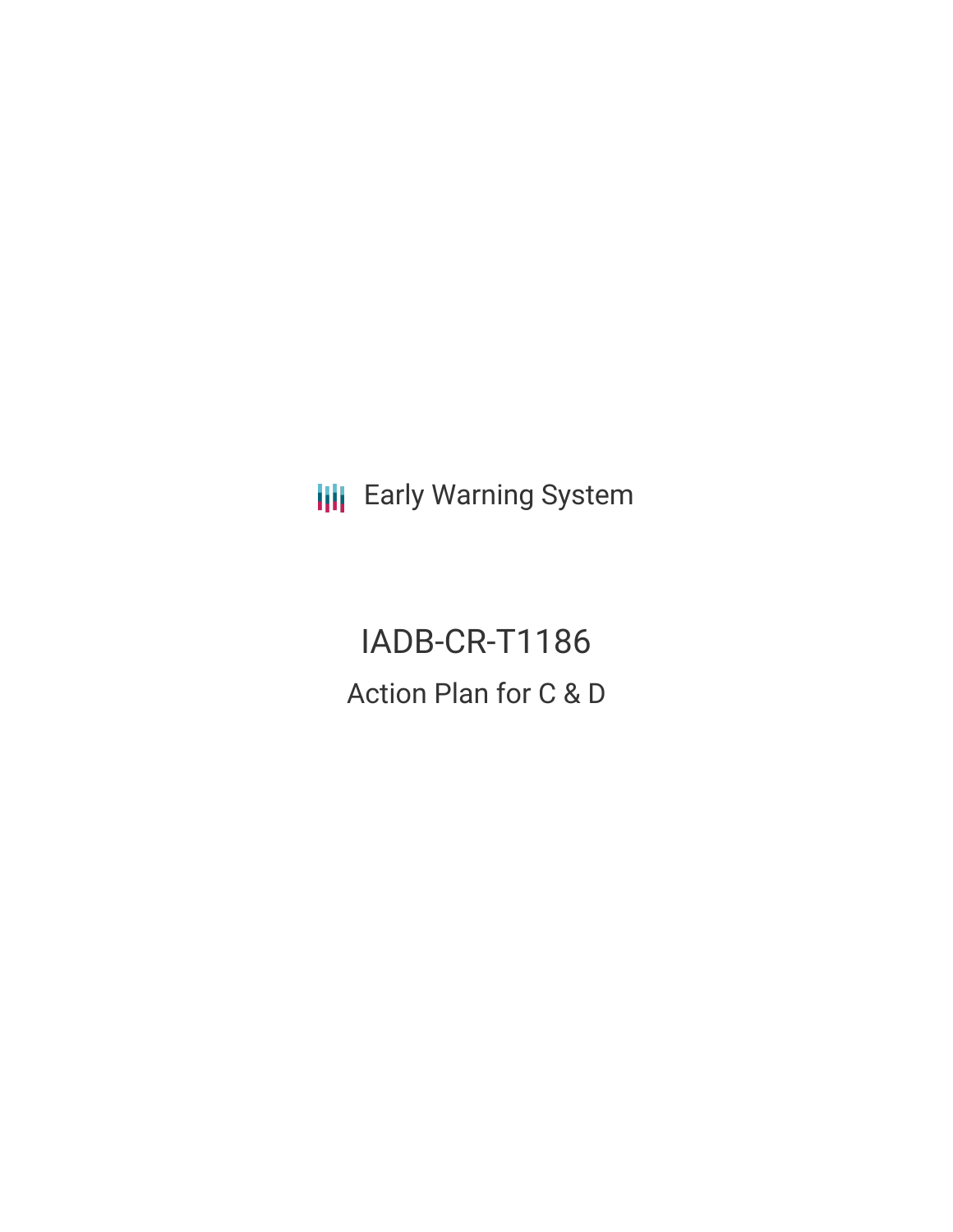

## **Quick Facts**

| Inter-American Development Bank (IADB)<br><b>Financial Institutions</b><br><b>Status</b><br>Active<br><b>Bank Risk Rating</b><br>U<br><b>Voting Date</b><br>2018-01-02<br><b>Technical Cooperation</b><br><b>Sectors</b><br><b>Investment Type(s)</b><br>Grant<br><b>Investment Amount (USD)</b><br>$$0.33$ million | <b>Countries</b> | Costa Rica |
|---------------------------------------------------------------------------------------------------------------------------------------------------------------------------------------------------------------------------------------------------------------------------------------------------------------------|------------------|------------|
|                                                                                                                                                                                                                                                                                                                     |                  |            |
|                                                                                                                                                                                                                                                                                                                     |                  |            |
|                                                                                                                                                                                                                                                                                                                     |                  |            |
|                                                                                                                                                                                                                                                                                                                     |                  |            |
|                                                                                                                                                                                                                                                                                                                     |                  |            |
|                                                                                                                                                                                                                                                                                                                     |                  |            |
|                                                                                                                                                                                                                                                                                                                     |                  |            |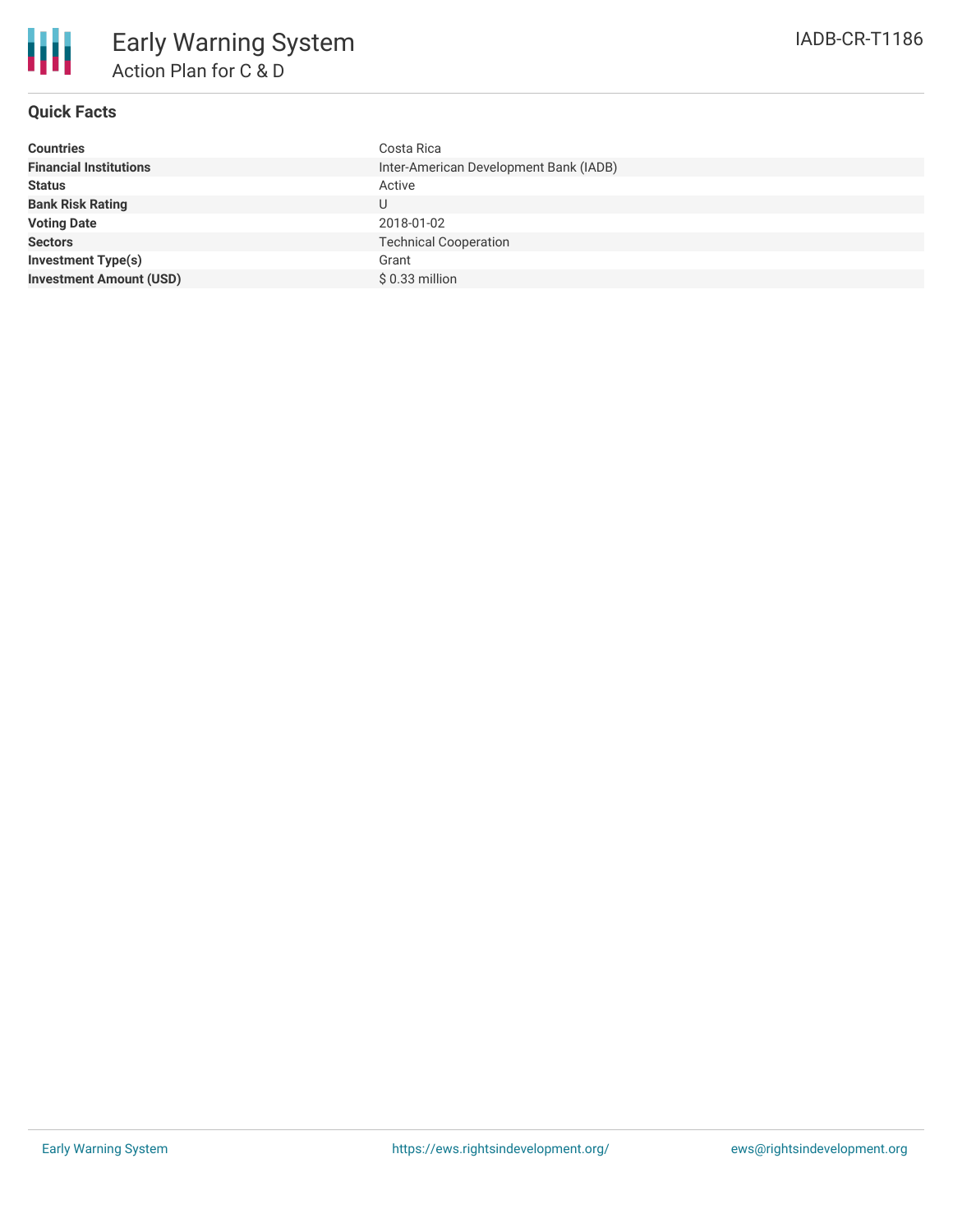

# **Project Description**

From IDB: "Action Plan for C & D"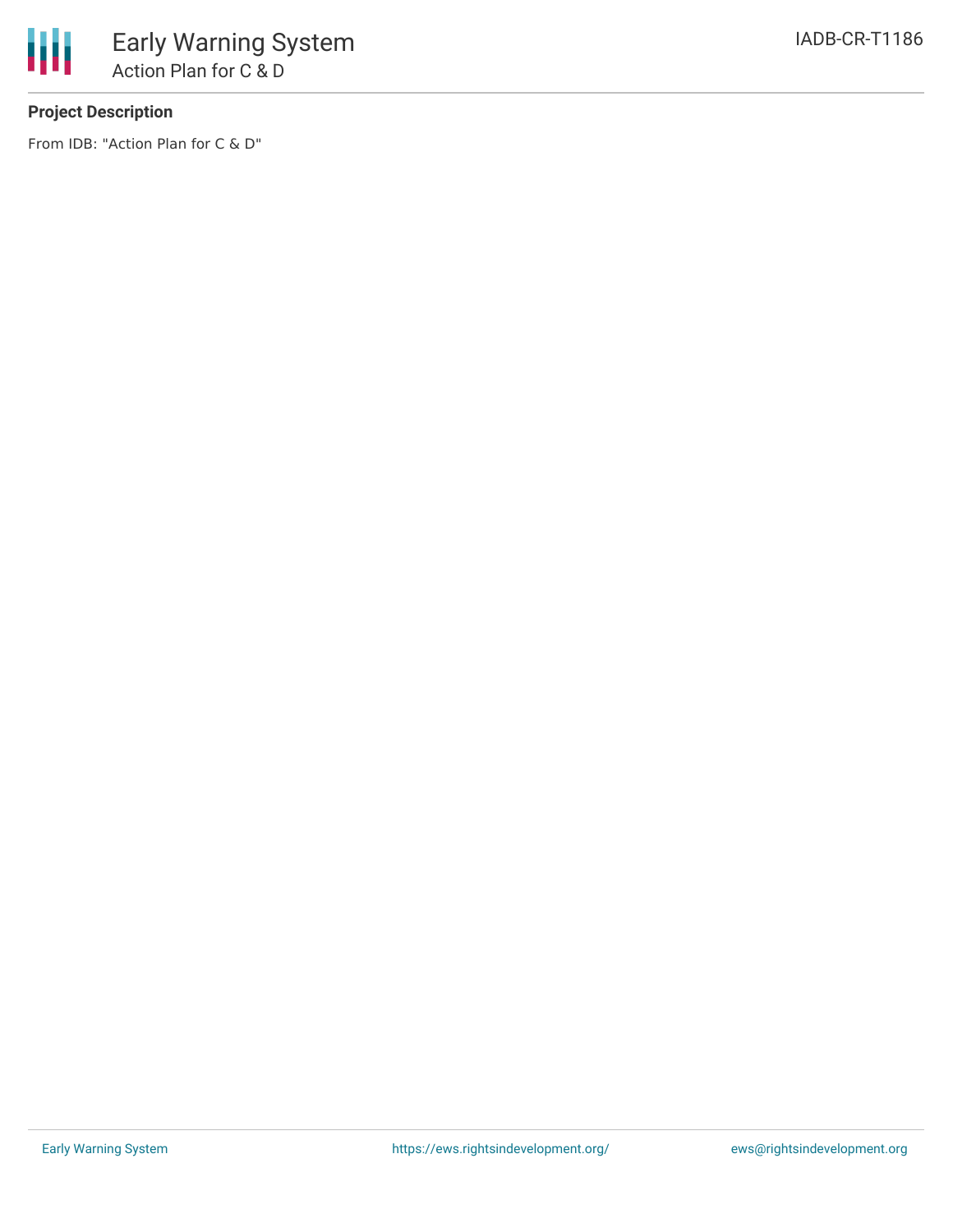## **Investment Description**

• Inter-American Development Bank (IADB)